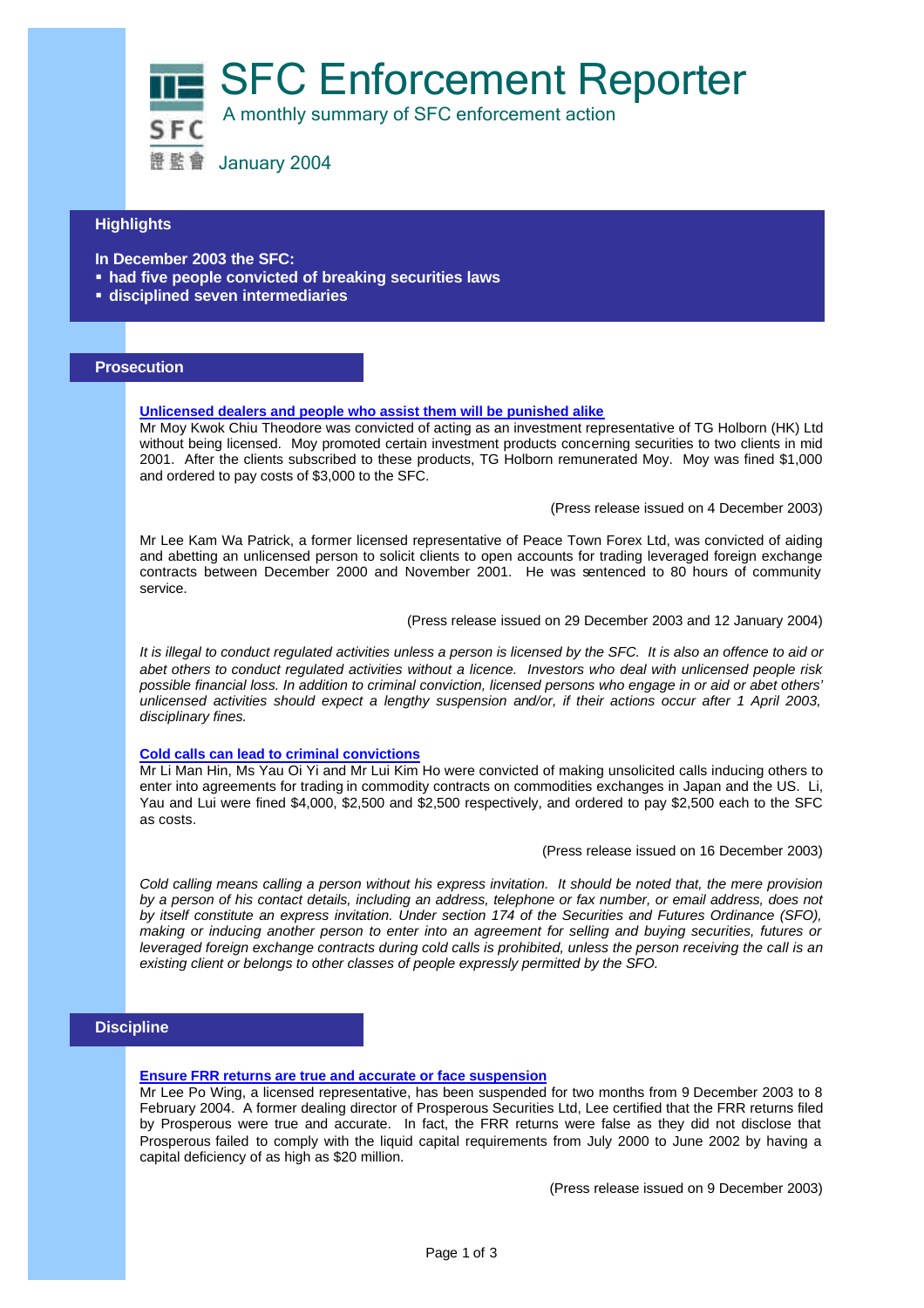SFC Enforcement Reporter



A monthly summary of SFC enforcement action

證監會 January 2004

*Failure to comply with the liquid capital requirements under the Financial Resources Rules may seriously jeopardise client interests, and as such, licensees which fail to disclose their true liquid capital position to the SFC will be severely punished, both by criminal conviction and disciplinary penalties. In particular, responsible officers, as management of brokerage firms, have the ultimate responsibility to ensure that the FRR returns filed are true and accurate, failing which a suspension or even harsher action will likely follow.*

#### **Internal controls failures may lead to suspension of licence**

Concord Capital Securities Ltd was reprimanded for various internal control weaknesses including: (i) failure to implement procedures to deter short selling activities, (ii) failure to put in place a written staff dealing policy and operations manual, (iii) failure to monitor trading in client, staff and related accounts properly, (iv) inadequate supervision of staff dealing activities, and (v) failure to maintain proper audit trails.

(Press release issued on 9 December 2003)

The licence of Ms Wong Wai King Mona, a responsible officer of Concord Capital Securities Ltd, has been suspended for three months from 6 December 2003 to 5 March 2004. Wong, as a responsible officer of Concord, failed to supervise staff under her direct control and was directly responsible for the internal control failings at Concord, as summarised above. In addition, she also negligently provided wrong information to the SFC about Concord's telephone records and instructed a licensed representative at Concord to request a client to backdate an authorisation letter, which had the potential for jeopardising SFC investigation.

On 10 December 2003, Wong applied to the Securities and Futures Appeals Tribunal (SFAT) for an extension of time to file a notice to review SFC's decision to suspend her, after the 21-day time limit expired on 6 December 2003. On 16 December 2003 the SFAT dismissed Wong's application. The SFAT did not consider the grounds submitted by Wong were "good cause" for granting a time extension under section 217(5) of the SFO, and decided that there should be a degree of certainty for the commencement of penalties imposed by the SFC.

(Press release issued on 17 December 2003)

Bokhary Securities Ltd and its responsible officer Syed Bagh Ali Shah Bokhary were reprimanded for Bokhary Securities' failure to keep adequate dealing records and failure to supervise and monitor the work of its employees properly.

#### (Press release issued on 29 December 2003)

*Internal control weaknesses are often the catalyst for other kinds of misconduct like unregistered dealing, misappropriation of clients' assets and unauthorised trading, etc. The SFC views internal control weaknesses seriously and will punish them, particularly if clients or market integrity are actually or potentially harmed. If such failings occur, the SFC will consider fining the firm and management concerned. The SFC may also consider suspending the licence of responsible managers, as can be seen from the suspension of Wong's licence.* 

*Licensed persons who want to appeal an SFC disciplinary decision are best advised to do so within the*  statutory 21-day time limit for lodging an application for review with the SFAT. Any out-of-time application will *be dismissed by the SFAT, unless "good cause" for the late application can be shown.*

#### **Distortion of price mechanism is unacceptable**

Ms Ho Yuk Ching Kitty, an employee of UOB Kay Hian (Hong Kong) Ltd, was reprimanded for distorting the price mechanism of a stock and failing to keep records of orders. The HKEx trading rules required that ask or bid prices must be within eight spreads of the prevailing orders. To circumvent the rules, Ho placed bid orders in single board lots of 2,000 shares of a listed company at a price eight spreads below the then prevailing price, and then placed a larger size bid order four further spreads below. She immediately cancelled the single board lot orders afterwards, but as a result the bid price had been depressed by 12 spreads. She repeated this pattern several times, and in one instance, the bid price was depressed by 16 spreads.

(Press release issued on 17 December 2003)

*It is important for Hong Kong, as an international financial centre, to have a free and fair securities market.*  The price of a share must be determined by free market forces, rather than by artificial means. The SFC will *continue to punish severely those people who use manipulative methods to try to distort the price mechanism of listed securities. Ho's acts occurred on 26 July 2002, a day of highly unusual market conditions, and in circumstances that suggested she might not have placed the orders with the intention to manipulate the price.*